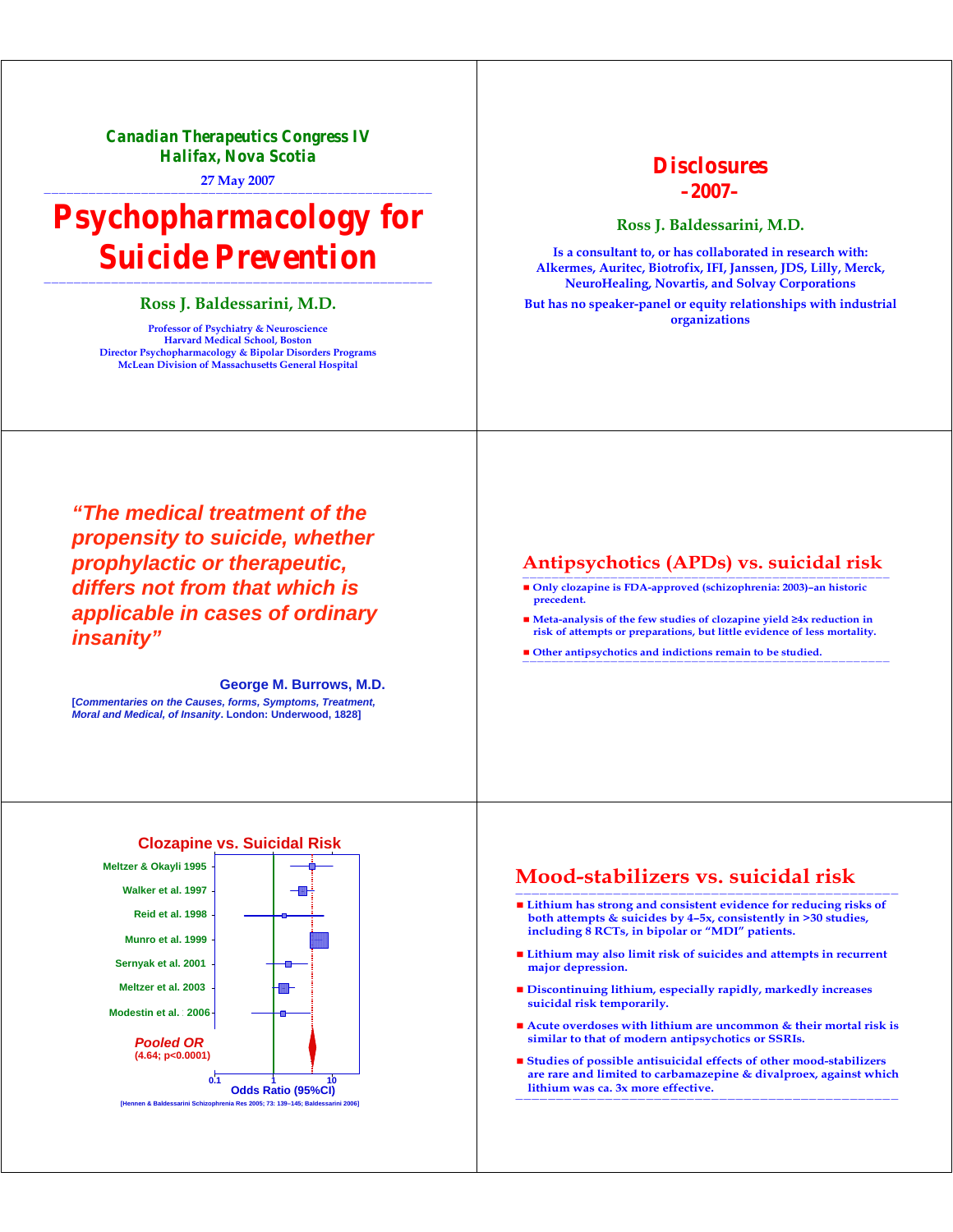

**[Baldessarini et al. 2006]**



## **Anticonvulsants vs. Suicidal Risk**

| <b>Study</b>                          | <b>Treatments (N)</b>   | <b>Suicidal</b><br>$Risk$ (%/yr) |
|---------------------------------------|-------------------------|----------------------------------|
| <b>Thies-Flechtner</b><br>et al. 1996 | Lithium (189)           | 0.00                             |
|                                       | Carbamazepine (142)     | 2.50                             |
|                                       | <b>Risk Ratio</b>       | >2.5                             |
| Goodwin                               | <b>Lithium (28,894)</b> | 0.78                             |
| et al. 2003                           | Divalproex (24,138)     | 2.12                             |
|                                       | <b>Risk Ratio [CI]</b>  | $2.7$ [1.2–6.2]                  |

**Risks = suicides + attempts or impending attempts.** 

**a. Thies-Flechtner et al. Pharmacopsychiatry 1996; 29: 103–107; b. Goodwin et al. JAMA 2003; 290: 1467–1473.** 

#### **Antidepressants (ADs) vs. suicidal risk**

- No. Amer. & No. Europe had slightly falling suicide rates with massively **increased use of modern ADs in 1990–2000, largely anticipated in 1970– 1990; whereas half the world experienced stable or rising rates.**
- **Suicide rates (US) are strongly associated with other indices of access-tocare, and no longer falling.**
- Suicide & attempt rates are surprisingly high in AD RCTs, with *not***lower, or even slightly greater** *apparent* **risks vs placebo.**
- **In RCTs,** *spontaneously reported suicidal ideation* **(not a valid index of suicidal risk) may be somewhat increased with ADs vs. placebo in RCTs at ages 5–25, but suicidality ratings in depression scales consistently fall with ADs > placebo in adult RCTs.**
- Efficacy of ADs is weak in adolescent depression, poorly evaluated in **children, and only moderate in adults.**
- **FDA-required "black-box" warnings since 2003 are associated with declining new diagnoses of major depression at all ages (mainly by nonpsychiatrists), markedly declining SSRI sales, & rising suicide rates in adolescents.** ————————————————————————————————————————————————————







**1999 2000 2001 2002 2003 2004 2005 Year**

**0**

**20**